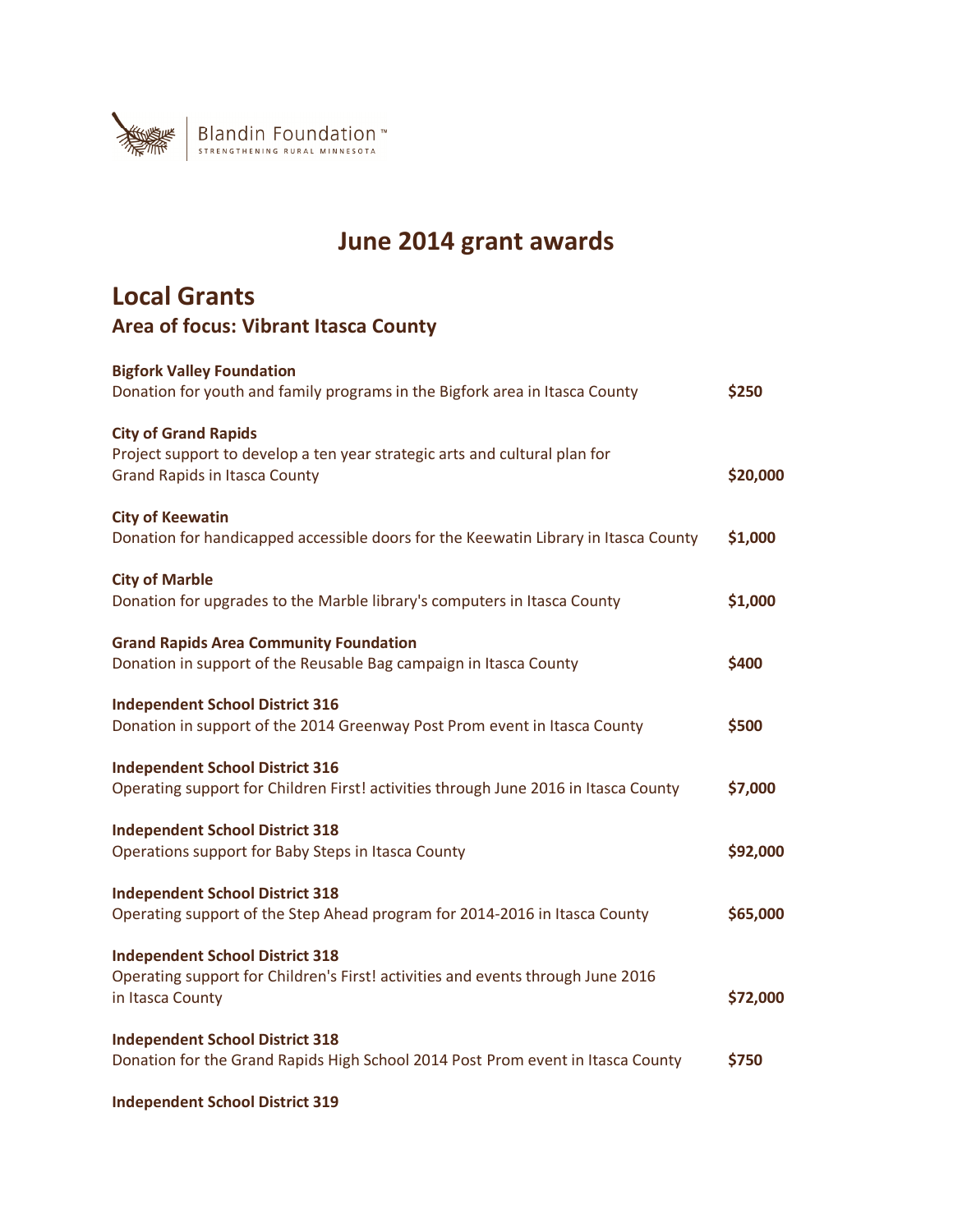| Project support for Children's First! activities through June 2016 in Itasca County                                                                              | \$5,000   |
|------------------------------------------------------------------------------------------------------------------------------------------------------------------|-----------|
| <b>Independent School District 32</b><br>Capital support for a new tower at the Blackduck football field in the<br>Itasca County area                            | \$3,000   |
| <b>Independent School District 32</b><br>Donation to educate students on mental health issues in the Blackduck School District                                   | \$400     |
| <b>ISD 317 Deer River</b><br>Donation in support of Deer River High School's 2014 post prom event in Itasca County \$500                                         |           |
| <b>ISD 317 Deer River</b><br>Project support for Children's First! activities through June 2016 in Itasca County                                                 | \$7,000   |
| <b>Itasca Hospice Foundation</b><br>Donation to provide an educational conference on end of life care for the Itasca area                                        | \$500     |
| <b>Itasca Orchestra and Strings Program</b><br>Donation for facilitation assistance to create strategic plan in Itasca County                                    | \$1,000   |
| <b>MN Council On Foundations</b><br>Project support to provide database subscriptions to Minnesota Grantmakers Online<br>for 25 nonprofits serving Itasca County | \$6,200   |
| <b>Northern Itasca Joint Powers Board</b><br>Donation for upgrades to the Marcell Lodge in Itasca County                                                         | \$1,000   |
| <b>Pine River Backus Family Center</b><br>Donation in support of community education and capacity building in<br>Remer in the Itasca area                        | \$500     |
| <b>Reif Arts Council</b><br>Operating support through June 2016 in Itasca County                                                                                 | \$340,000 |
| <b>Remer Centennial Library</b><br>Capital support for library signage, equipment and supplies in the Itasca area                                                | \$1,000   |
| <b>Support Within Reach</b><br>Donation in support of a conference to address sex trafficking in Itasca County                                                   | \$500     |

## **Area of focus: Expand Opportunity**

**Arrowhead Economic Opportunity Agency**  Operations support for the Adult Scholarship Program through June 2016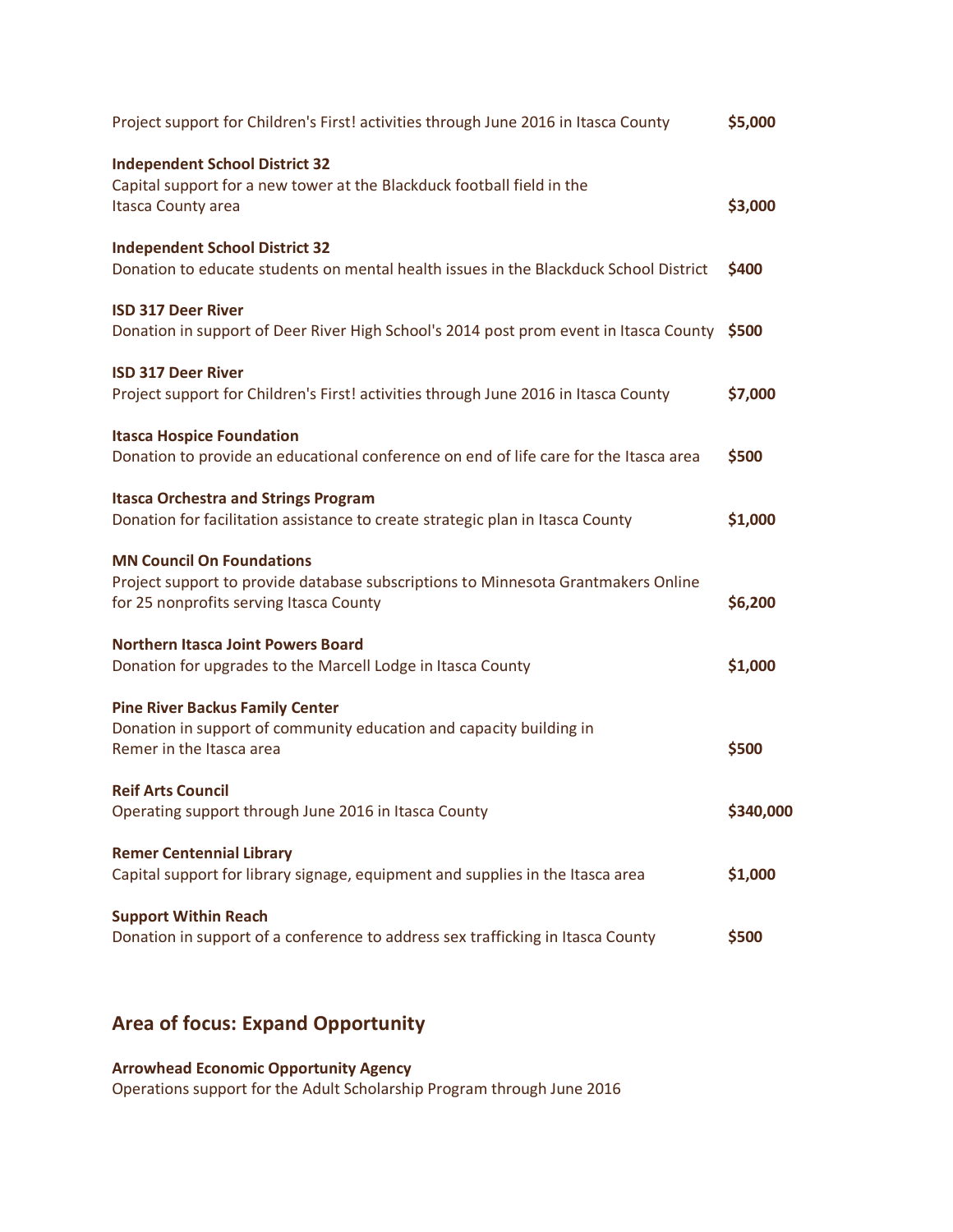| in Itasca County                                                                                                                                                      | \$399,585   |
|-----------------------------------------------------------------------------------------------------------------------------------------------------------------------|-------------|
| Boys & Girls Club of Leech Lake Area<br>Operating support for the Deer River unit through June 2015 in Itasca County                                                  | \$56,500    |
|                                                                                                                                                                       |             |
| <b>Grand Rapids Area Community Foundation</b>                                                                                                                         |             |
| Project support for continued funding of the Itasca County Trails Task Force<br>in Itasca County                                                                      | \$150,000   |
|                                                                                                                                                                       |             |
| <b>Itasca Area Schools Collaborative</b><br>Operating support of the Invest Early program through June 2016 in Itasca County                                          | \$2,100,000 |
|                                                                                                                                                                       |             |
| <b>Rural Minnesota</b>                                                                                                                                                |             |
| Area of focus: Vibrant Itasca County                                                                                                                                  |             |
| <b>Artists of Minnesota</b>                                                                                                                                           |             |
| Donation towards the Spring Show featuring local artists at Sugar Lake Lodge<br>in Itasca County                                                                      | \$200       |
|                                                                                                                                                                       |             |
| <b>Area of focus: Expand Opportunity</b>                                                                                                                              |             |
| <b>Center For Rural Policy &amp; Development</b>                                                                                                                      |             |
| Operating support from June 2014 through May 2016 throughout rural Minnesota                                                                                          | \$140,000   |
| <b>City of Albert Lea</b>                                                                                                                                             |             |
| Project support to conduct a feasibility study for a community/recreation                                                                                             |             |
| center near Albert Lea as part of the Rural Quick Start Program                                                                                                       | \$5,000     |
| <b>City of Crosby</b>                                                                                                                                                 |             |
| Project support to assist with the establishment of a shared services police                                                                                          |             |
| Department between Cuyuna, Deerwood, Crosby and Ironton as part of the<br>Rural Quick Start program                                                                   | \$5,000     |
|                                                                                                                                                                       |             |
| <b>Grand Rapids Area Community Foundation</b>                                                                                                                         |             |
| Project support to supplement the Rural Access Leadership Fund in 2014 for people<br>to participate in community-based leadership programs throughout rural Minnesota | \$10,000    |
|                                                                                                                                                                       |             |
| <b>Hackensack Senior Citizens Club</b>                                                                                                                                |             |
| Donation to offset attendance costs for seniors to participate in the 2014 Minnesota<br>TRIAD conference in rural Minnesota                                           | \$1,000     |
|                                                                                                                                                                       |             |
| <b>Headwaters Regional Development Commission</b>                                                                                                                     |             |
| Project support to create a Greater Minnesota Economic Development Strategy<br>throughout rural Minnesota                                                             | \$50,000    |
|                                                                                                                                                                       |             |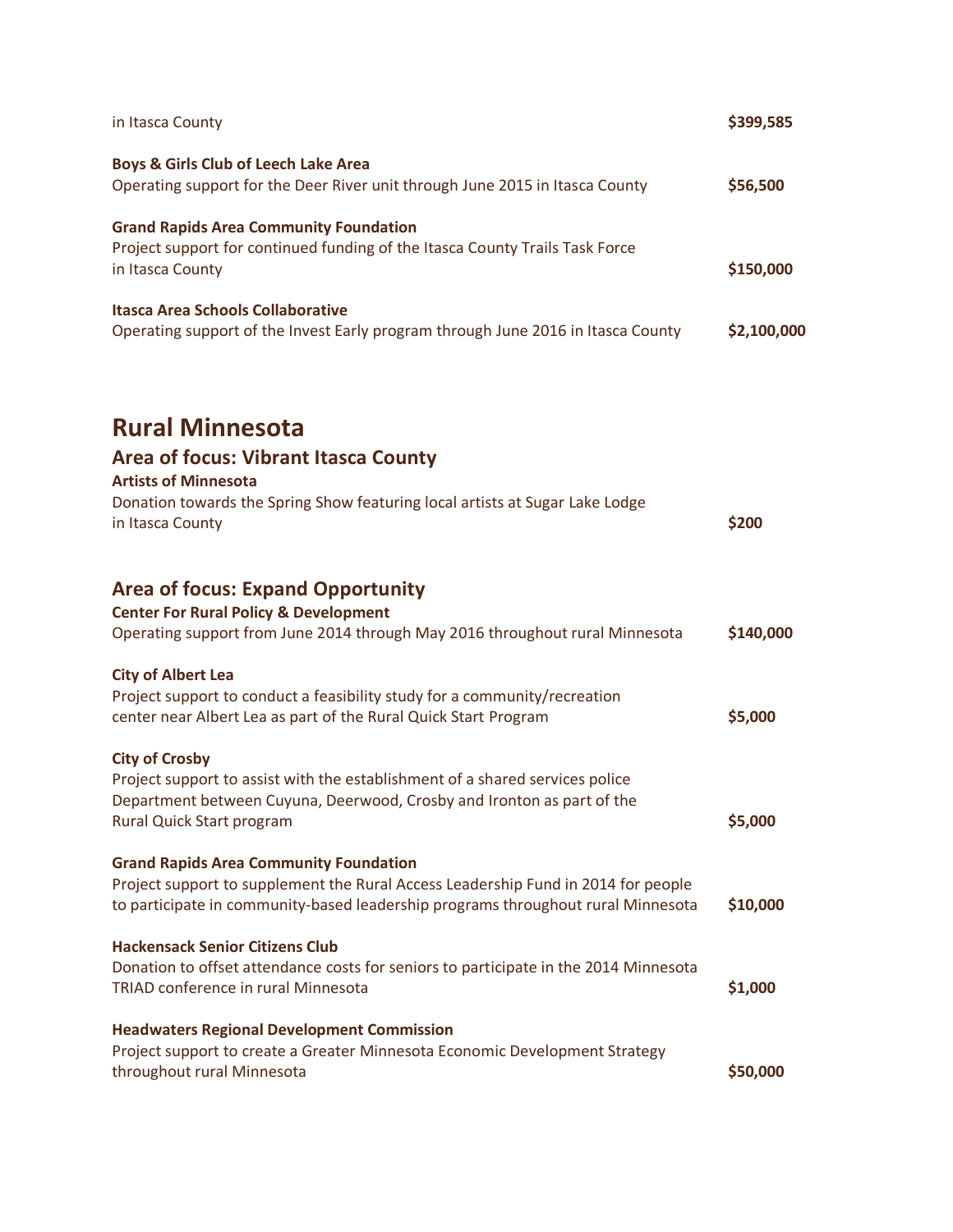| <b>Itasca Community College</b><br>Project support to bring the "Why Treaties Matter" exhibit for the next two years<br>to communities throughout northern Minnesota                                                         | \$30,000  |
|------------------------------------------------------------------------------------------------------------------------------------------------------------------------------------------------------------------------------|-----------|
| <b>Latino Economic Development Center</b><br>Project support for the 2014 National Association for Latino Community Asset Builders<br>national conference in Minneapolis                                                     | \$5,000   |
| Leech Lake Band of Ojibwe Housing Authority<br>Project support for the 2014 spring pow-wow in rural Minnesota                                                                                                                | \$1,000   |
| <b>Longville Area Community Choir</b><br>Donation towards the 2014 Music in the Park series in the Longville area                                                                                                            | \$500     |
| <b>MN American Indian Chamber of Commerce</b><br>Project support to establish a Procurement Technical Assistance Center to assist American<br>Indian owned businesses with procuring government contracts in rural Minnesota | \$45,000  |
| <b>MN Council of Nonprofits Inc.</b><br>Project support for the OneMinnesota Nonprofit Support Initiative in rural Minnesota                                                                                                 | \$150,000 |
| <b>Red Lake Band of Chippewa Indians</b><br>Project support for the Master/Apprentice Language Preservation project on the<br><b>Red Lake Reservation</b>                                                                    | \$25,000  |
| <b>Second Harvest North Central Food Bank</b><br>Donation for creating a sustainable food system for the Cass Lake area                                                                                                      | \$800     |
| <b>U of M Carlson School of Management</b><br>Project support for the 2014 Minnesota Cup Business Plan Competition<br>in rural Minnesota                                                                                     | \$5,000   |
| Area of focus: Invest in Leadership<br><b>Minnesota Public Radio</b><br>Operating support for the rural news reporting network in rural Minnesota                                                                            | \$200,000 |
| <b>Tiwahe Foundation</b><br>Project support to build an American Indian leadership alumni network in<br>rural Minnesota                                                                                                      | \$225,000 |
|                                                                                                                                                                                                                              |           |

## **Broadband**

**Rural Minnesota grants**